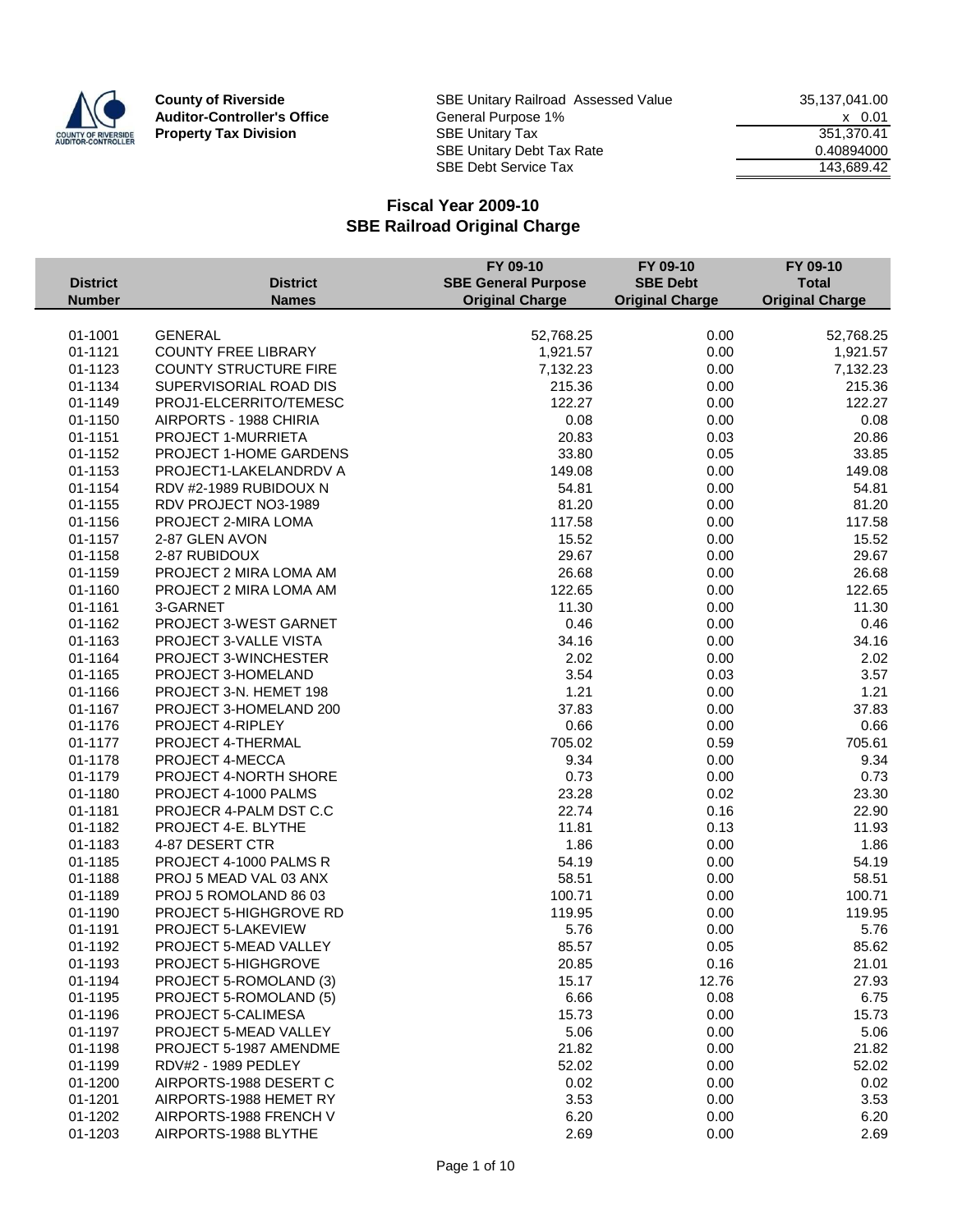

|                 |                             | FY 09-10                   | FY 09-10               | FY 09-10               |
|-----------------|-----------------------------|----------------------------|------------------------|------------------------|
| <b>District</b> | <b>District</b>             | <b>SBE General Purpose</b> | <b>SBE Debt</b>        | <b>Total</b>           |
| <b>Number</b>   | <b>Names</b>                | <b>Original Charge</b>     | <b>Original Charge</b> | <b>Original Charge</b> |
|                 |                             |                            |                        |                        |
| 01-1204         | AIRPORTS 1988 FLABOB        | 1.83                       | 0.00                   | 1.83                   |
| 01-1205         | Lakeview/Nuevo I-215 AMDIA  | 38.81                      | 0.00                   | 38.81                  |
| 01-1206         | SUN CITY/QUAIL VL AB1290    | 46.00                      | 0.00                   | 46.00                  |
| 01-1300         | JURUPA VALLEY RDV AMEN      | 727.43                     | 0.00                   | 727.43                 |
| 02-2000         | MARCH AIR BASE RDV PRO      | 155.58                     | 0.00                   | 155.58                 |
| 02-2051         | CITY OF BANNING DEBT S      | 667.65                     | 0.00                   | 667.65                 |
| 02-2057         | <b>BANNING DOWNTOWN RDV</b> | 5.16                       | 17.32                  | 22.48                  |
| 02-2058         | BANNING DOWNTOWN RDV 79     | 12.19                      | 0.28                   | 12.47                  |
| 02-2059         | BANNING DOWNTONW RDV 80     | 32.76                      | 4.35                   | 37.11                  |
| 02-2060         | <b>BANNING MIDWAY RDV</b>   | 15.71                      | 0.00                   | 15.71                  |
| 02-2061         | BANNING DOWN/MID 03 AN      | 85.39                      | 0.00                   | 85.39                  |
| 02-2102         | CITY OF BEAUMONT ANX        | 697.56                     | 0.00                   | 697.56                 |
| 02-2103         | BEAUMONT RDV PROJ           | 132.67                     | 0.00                   | 132.67                 |
| 02-2152         | CITY OF BLYTHE ANX          | 121.93                     | 0.00                   | 121.93                 |
| 02-2153         | BLYTHE RDV #1               | 23.58                      | 0.00                   | 23.58                  |
| 02-2154         | BLYTHE RDV AMND #1          | 24.60                      | 0.00                   | 24.60                  |
| 02-2155         | BLYTHE RDV AMND #2 AB1      | 7.30                       | 0.00                   | 7.30                   |
| 02-2156         | BLYTHE PROJ1 AMEND 3 R      | 21.83                      | 0.00                   | 21.83                  |
| 02-2157         | BLYTHE PROJ NO 1 03 AN      | 39.02                      | 0.00                   | 39.02                  |
| 02-2170         | <b>CITY OF CALIMESA</b>     | 52.01                      | 0.00                   | 52.01                  |
| 02-2172         | CALIMESA RDV PROJ 1         | 6.64                       | 0.00                   | 6.64                   |
| 02-2173         | <b>CALIMESA CITY FIRE</b>   | 19.61                      | 0.00                   | 19.61                  |
| 02-2190         | CITY OF CANYON LAKE         | 57.27                      | 0.00                   | 57.27                  |
| 02-2224         | CATHEDRAL CITY FIRE         | 115.21                     | 0.00                   | 115.21                 |
| 02-2225         | CITY OF CATHEDRAL CITY      | 279.41                     | 0.00                   | 279.41                 |
| 02-2226         | CATHEDRAL CITY RDV          | 53.55                      | 1.36                   | 54.91                  |
| 02-2227         | CATHEDRAL CITY RDV #2       | 243.28                     | 0.66                   | 243.93                 |
| 02-2229         | CATHEDRAL CITY RDV #3       | 1,081.42                   | 5.45                   | 1,086.86               |
| 02-2252         | CITY OF COACHELLA ANX       | 399.80                     | 0.00                   | 399.80                 |
| 02-2253         | COACHELLA RDV PROJ 1        | 20.69                      | 0.17                   | 20.86                  |
| 02-2254         | COACHELLA RDV PROJ 2        | 46.06                      | 2.65                   | 48.71                  |
| 02-2255         | COACHELLA RDV PROJ 2-85     | 0.95                       | 0.00                   | 0.95                   |
| 02-2256         | COACHELLA RDV PROJ 3        | 72.67                      | 0.55                   | 73.22                  |
| 02-2257         | COACHELLA RDV PROJ 4        | 163.84                     | 0.00                   | 163.84                 |
| 02-2297         | CORONA TEMESCAL CYN R       | 111.59                     | 0.00                   | 111.59                 |
| 02-2300         | CORONA DOWNTOWN RDV AB      | 80.65                      | 0.00                   | 80.65                  |
| 02-2301         | CITY OF CORONA DEBT SE      | 7,478.79                   | 6,264.94               | 13,743.73              |
| 02-2302         | CORONA DOWNTOWN RENEWA      | 8.19                       | 0.17                   | 8.36                   |
|                 | CORONA REDEV PROJECT A      |                            |                        |                        |
| 02-2304         |                             | 412.47                     | 2.52                   | 414.99                 |
| 02-2308         | CORONA RDV PROJ A-85AN      | 49.16                      | 0.05                   | 49.22                  |
| 02-2309         | CORONA RDV PROJ A-AMD       | 84.85                      | 0.00                   | 84.85                  |
| 02-2310         | CORONA MAIN ST SO. RDV      | 23.69                      | 0.00                   | 23.69                  |
| 02-2318         | CORONA RDV PROJ A-AMEN      | 74.69                      | 0.00                   | 74.69                  |
| 02-2321         | CITY OF DESERT HOT SPR      | 131.37                     | 0.00                   | 131.37                 |
| 02-2323         | DESERT HOT SPGS RDV 1       | 93.57                      | 18.69                  | 112.26                 |
| 02-2327         | DESERT HOT SPGS RDV 2       | 52.11                      | 0.72                   | 52.83                  |
| 02-2328         | DHS #1&2 RDV 98 ANX AB      | 176.38                     | 0.00                   | 176.38                 |
| 02-2352         | CITY OF LAKE ELSINORE       | 226.16                     | 0.00                   | 226.16                 |
| 02-2353         | RANCHO LAGUNA RDV 1         | 236.90                     | 2.09                   | 238.99                 |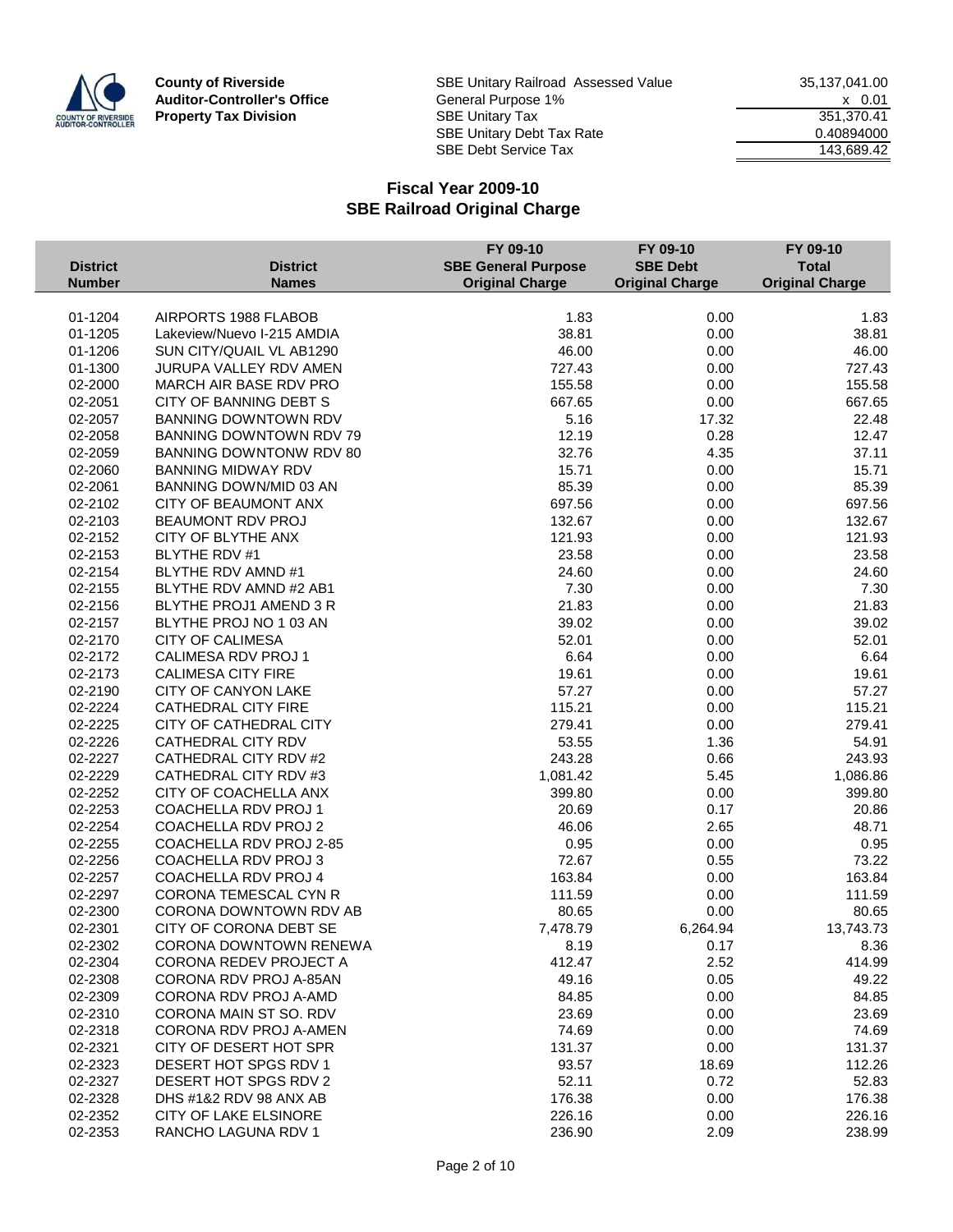

|                 |                                | FY 09-10                   | FY 09-10               | FY 09-10               |
|-----------------|--------------------------------|----------------------------|------------------------|------------------------|
| <b>District</b> | <b>District</b>                | <b>SBE General Purpose</b> | <b>SBE Debt</b>        | <b>Total</b>           |
| <b>Number</b>   | <b>Names</b>                   | <b>Original Charge</b>     | <b>Original Charge</b> | <b>Original Charge</b> |
|                 |                                |                            |                        |                        |
| 02-2354         | RANCHO LAGUNA RDV 2            | 428.81                     | 0.61                   | 429.42                 |
| 02-2355         | RANCHO LAGUNA RDV 3            | 128.83                     | 0.00                   | 128.83                 |
| 02-2374         | LA QUINTA NO-LOW               | 116.16                     | 0.00                   | 116.16                 |
| 02-2375         | CITY OF LA QUINTA              | 192.63                     | 0.00                   | 192.63                 |
| 02-2376         | CITY OF LA QUINTA RDV          | 1,770.27                   | 3.73                   | 1,774.00               |
| 02-2378         | LA QUINTA PROJECT #2           | 946.04                     | 0.00                   | 946.04                 |
| 02-2405         | HEMET REDEVELOPMENT AG         | 384.31                     | 0.94                   | 385.25                 |
| 02-2407         | CITY OF HEMET BASIC AR         | 1,222.80                   | 0.00                   | 1,222.80               |
| 02-2412         | HEMET FARMERS FAIR RDV         | 12.14                      | 0.00                   | 12.14                  |
| 02-2413         | HEMET WESTON PARK RDV          | 11.93                      | 0.00                   | 11.93                  |
| 02-2414         | HEMET DOWNTOWN RDV             | 7.84                       | 0.00                   | 7.84                   |
| 02-2415         | <b>COMBINED COMMERCIAL RD</b>  | 57.07                      | 0.00                   | 57.07                  |
| 02-2425         | CONSOL. WHITEWATER RDV         | 1,273.41                   | 3.21                   | 1,276.61               |
| 02-2441         | CITY OF INDIAN WELLS           | 40.27                      | 0.00                   | 40.27                  |
| 02-2448         | <b>INDIAN WELLS NO-LOW</b>     | 42.02                      | 0.00                   | 42.02                  |
| 02-2451         | CITY OF INDIO DEBT SER         | 1,561.75                   | 0.00                   | 1,561.75               |
| 02-2452         | INDIO CENTRE RENEWAL P         | 4.29                       | 3.88                   | 8.16                   |
| 02-2453         | INDIO CENTRE RENEWAL P 83      | 68.08                      | 0.57                   | 68.65                  |
| 02-2454         | DATE CAPITAL PROJ              | 186.12                     | 0.42                   | 186.54                 |
| 02-2463         | INDIO MERGER RDV PROJ          | 157.42                     | 0.00                   | 157.42                 |
| 02-2490         | CITY OF MORENO VALLEY          | 781.96                     | 0.00                   | 781.96                 |
| 02-2492         | MORENO VALLEY RDV              | 738.26                     | 0.00                   | 738.26                 |
| 02-2493         | MORENO VALLEY FIRE             | 214.65                     | 0.00                   | 214.65                 |
| 02-2494         | CITY OF MORENO VL LIBRARY      | 59.57                      | 0.00                   | 59.57                  |
| 02-2495         | <b>CITY OF MURRIETA</b>        | 498.55                     | 0.00                   | 498.55                 |
| 02-2498         | CITY OF MURRIETA LIBRA         | 59.15                      | 0.00                   | 59.15                  |
| 02-2499         | MURRIETA RDV P AB1290          | 254.26                     | 0.00                   | 254.26                 |
| 02-2500         | MURRIETA RDV 2006 AMEND AB1290 | 17.26                      | 0.00                   | 17.26                  |
| 02-2501         | CITY OF NORCO                  | 125.97                     | 0.00                   | 125.97                 |
| 02-2505         | NORCO REDV PROJ 1              | 76.91                      | 0.21                   | 77.12                  |
| 02-2506         | NORCO REDV 84 ANX              | 423.26                     | 2.92                   | 426.18                 |
| 02-2507         | NORCO RDV AMEND 3              | 7.66                       | 0.00                   | 7.66                   |
| 02-2580         | CITY OF PALM DESERT            | 218.48                     | 0.00                   | 218.48                 |
| 02-2582         | PALM DESERT REDVEV PROJ 1      | 306.02                     | 8.05                   | 314.07                 |
| 02-2583         | PALM DESERT REDV 82 AN         | 1,423.40                   | 2.13                   | 1,425.53               |
| 02-2584         | PALM DESERT RDV 2              | 645.54                     | 0.00                   | 645.54                 |
| 02-2586         | PALM DESERT RDV 3              | 136.85                     | 0.00                   | 136.85                 |
| 02-2587         | PALM DESERT RDV 4              | 476.58                     | 0.00                   | 476.58                 |
| 02-2590         | PALM DESERT NO-LOW             | 69.95                      | 0.00                   | 69.95                  |
| 02-2601         | CITY OF PALM SPRINGS D         | 1,259.71                   | 0.00                   | 1,259.71               |
| 02-2607         | PALM SPRGS CENT BUS REDEV PROJ | 55.79                      | 0.00                   | 55.79                  |
| 02-2608         | CITY OF PALM SPGS TAQ-AND RDV  | 50.26                      | 1.36                   | 51.62                  |
| 02-2613         | <b>OASIS RDV PROJECT</b>       | 15.92                      | 0.00                   | 15.92                  |
| 02-2614         | N.PALM CANYON RDV              | 37.55                      | 1.38                   | 38.93                  |
| 02-2615         | HIGHLAND-GATEWAY RDV           | 28.02                      | 0.00                   | 28.02                  |
| 02-2616         | RAMON-BOGIE RDV PROJ           | 38.13                      | 0.27                   | 38.40                  |
| 02-2617         | SO. PALM CANYON RDV            | 26.21                      | 0.57                   | 26.78                  |
| 02-2618         | <b>BARISTO-FARRELL RDV</b>     | 101.77                     | 4.70                   | 106.48                 |
|                 |                                | 159.41                     |                        | 159.41                 |
| 02-2622         | PALM SPRINGS RDV PROJ 9        |                            | 0.00                   |                        |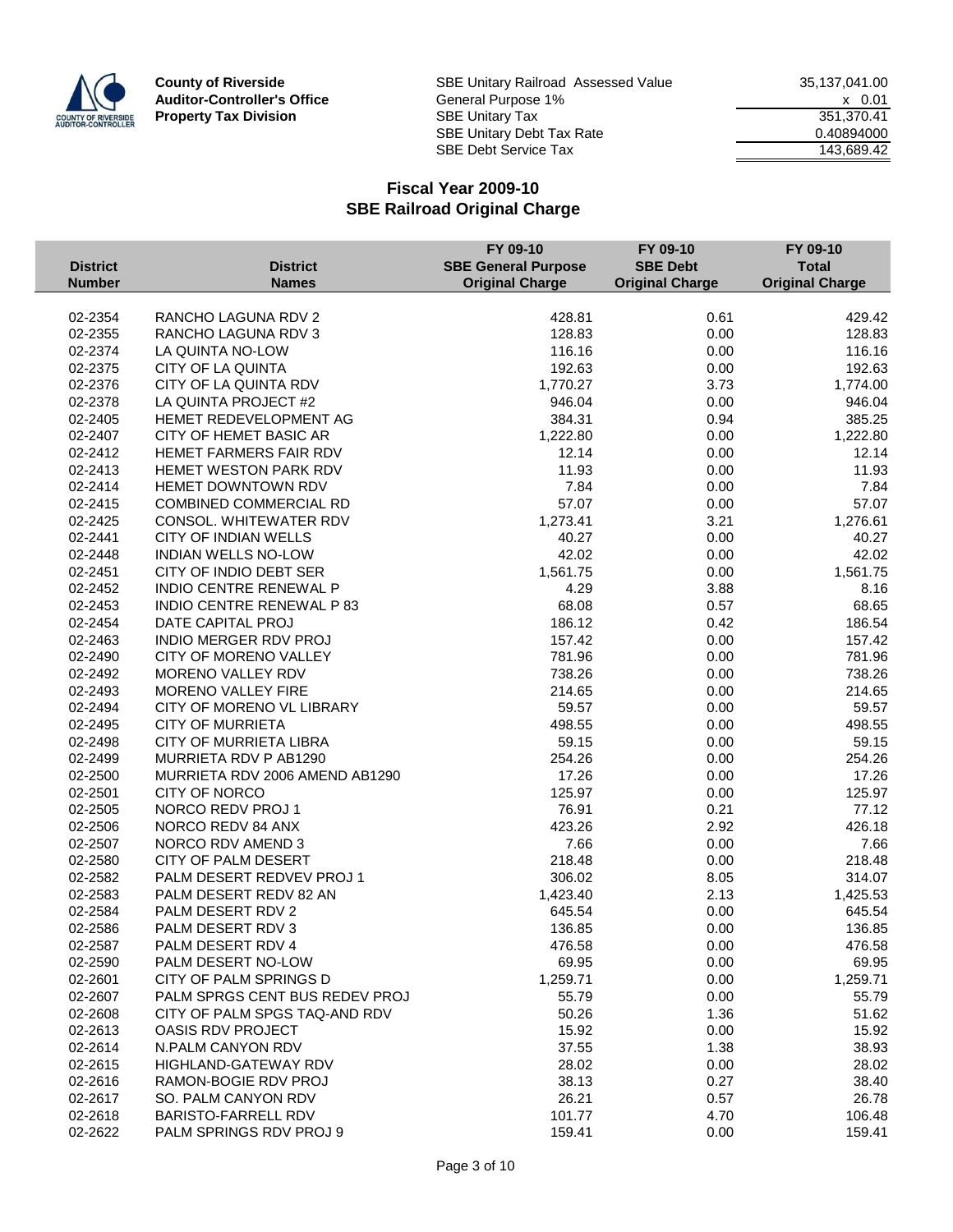

|                 |                                                  | FY 09-10                   | FY 09-10               | FY 09-10               |
|-----------------|--------------------------------------------------|----------------------------|------------------------|------------------------|
| <b>District</b> | <b>District</b>                                  | <b>SBE General Purpose</b> | <b>SBE Debt</b>        | <b>Total</b>           |
| <b>Number</b>   | <b>Names</b>                                     | <b>Original Charge</b>     | <b>Original Charge</b> | <b>Original Charge</b> |
|                 |                                                  |                            |                        |                        |
| 02-2623         | PALM SPRINGS CANYON RDV                          | 66.78                      | 0.00                   | 66.78                  |
| 02-2651         | <b>CITY OF PERRIS</b>                            | 979.35                     | 0.00                   | 979.35                 |
| 02-2655         | RDV PROJ 1987                                    | 88.09                      | 0.00                   | 88.09                  |
| 02-2656         | PERRIS RDV PROJECT C &                           | 136.67                     | 3.98                   | 140.65                 |
| 02-2657         | PERRIS RDV PROJECT 94                            | 174.15                     | 0.00                   | 174.15                 |
| 02-2681         | CITY OF RANCHO MIRAGE                            | 100.95                     | 0.00                   | 100.95                 |
| 02-2682         | RANCHO MIRAGE WHITEWATER REDV                    | 642.89                     | 2.45                   | 645.35                 |
| 02-2690         | RANCHO MIRAGE RDV-84 P                           | 1,044.97                   | 1.29                   | 1,046.26               |
| 02-2701         | CITY OF RIVERSIDE DEBT                           | 12,739.42                  | 0.00                   | 12,739.42              |
| 02-2703         | SYCAMORE CYN BOX SPRGS PARK RDV                  | 194.05                     | 0.31                   | 194.36                 |
| 02-2704         | SYC/BOX SPRGS-IND PK RDV AB1290                  | 5.05                       | 0.00                   | 5.05                   |
| 02-2705         | RIV MALL & WHITE PK - 85 ANX                     | 33.10                      | 0.00                   | 33.10                  |
| 02-2706         | RIVERSIDE MALL & WHITE PK 75 ANX                 | 156.31                     | 3.01                   | 159.32                 |
| 02-2707         | RIV MALL & WHITE PK RENEWAL PROJ                 | 47.17                      | 20.75                  | 67.92                  |
| 02-2708         | CASA BLANCA REDEVEL PR                           | 111.44                     | 0.82                   | 112.26                 |
| 02-2709         | AIRPORT INDUST REDEVEL                           | 56.46                      | 0.98                   | 57.44                  |
| 02-2710         | AIRPORT INDUS REDEV PR                           | 61.74                      | 0.24                   | 61.98                  |
| 02-2711         | EASTSIDE REDEVELOPMENT                           | 4.58                       | 0.10                   | 4.68                   |
| 02-2712         | CENTRAL INDUSTRIAL RED                           | 42.15                      | 1.19                   | 43.34                  |
| 02-2713         | ARLINGTON CENTER PROJ                            | 6.22                       | 0.29                   | 6.51                   |
| 02-2714         | <b>CENTRAL INDUST RDV - 85</b>                   | 109.02                     | 0.11                   | 109.13                 |
| 02-2715         | AIRPORT INDUST RDV - 85                          | 15.23                      | 0.14                   | 15.37                  |
| 02-2716         | CENTRAL INDUST RDV 98                            | 3.49                       | 0.00                   | 3.49                   |
| 02-2717         | MAGNOLIA CENTER RDV PR                           | 97.12                      | 0.00                   | 97.12                  |
| 02-2718         | ARLINGTON AMND 3 RDV A                           | 124.11                     | 0.00                   | 124.11                 |
| 02-2719         | LA SIERRA/ARLANZA RDV                            | 578.40                     | 0.00                   | 578.40                 |
| 02-2724         | ARLINGTON NO 3 04AX AB                           | 31.98                      | 0.00                   | 31.98                  |
| 02-2725         | ARLINGTON NO 3 04AX E&                           | 12.53                      | 0.00                   | 12.53                  |
| 02-2726         | HUNTER PARK/NORTHSIDE                            | 253.12                     | 0.00                   | 253.12                 |
| 02-2802         | CITY OF SAN JACINTO AN                           | 311.70                     | 0.00                   | 311.70                 |
| 02-2803         | CITY OF SAN JACINTO RD                           | 123.57                     | 1.61                   | 125.17                 |
| 02-2804         | SOBOBA SPRGS RDV PLT P                           | 17.58                      | 0.18                   | 17.76                  |
| 02-2805         | SAN JACINTO RDV AMEND                            | 60.32                      | 0.00                   | 60.32                  |
| 02-2900         | <b>CITY OF TEMECULA</b>                          | 381.51                     | 0.00                   | 381.51                 |
| 02-2910         | TEMECULA PROJ #1 - 198                           | 563.32                     | 0.00                   | 563.32                 |
|                 |                                                  |                            |                        |                        |
| 02-2917         | CITY OF TEMECULA INC D                           | 54.48                      | 0.00                   | 54.48<br>236.32        |
| 03-0004         | YUCAIPA UNIFIED SCHOOL<br>SAN BERNARDINO VAL COM | 236.32                     | 0.00                   |                        |
| 03-0009         |                                                  | 10.54                      | 0.00                   | 10.54                  |
| 03-0018         | <b>COLTON JOINT UNIFIED S</b>                    | 11.25                      | 0.00                   | 11.25                  |
| 03-0501         | ALVORD UNIFIED SCHOOL                            | 4,134.38                   | 0.00                   | 4,134.38               |
| 03-0801         | BANNING UNIFIED SCHOOL                           | 3,273.91                   | 0.00                   | 3,273.91               |
| 03-1101         | BEAUMONT UNIFIED SCHOO                           | 4,520.43                   | 0.00                   | 4,520.43               |
| 03-1601         | <b>COACHELLA VALLEY UNIFI</b>                    | 6,662.80                   | 0.00                   | 6,662.80               |
| 03-1701         | CORONA NORCO UNIFIED S                           | 19,799.75                  | 0.00                   | 19,799.75              |
| 03-2001         | DESERT SANDS UNIFIED S                           | 4,774.18                   | 5,254.72               | 10,028.90              |
| 03-2201         | DESERT CENTER UNIFIED                            | 7.26                       | 0.00                   | 7.26                   |
| 03-2301         | LAKE ELSINORE UNIFIED                            | 884.69                     | 0.00                   | 884.69                 |
| 03-3201         | HEMET UNIFIED SCHOOL                             | 4,352.01                   | 0.00                   | 4,352.01               |
| 03-3601         | JURUPA UNIFIED SCHOOL                            | 11,776.75                  | 0.00                   | 11,776.75              |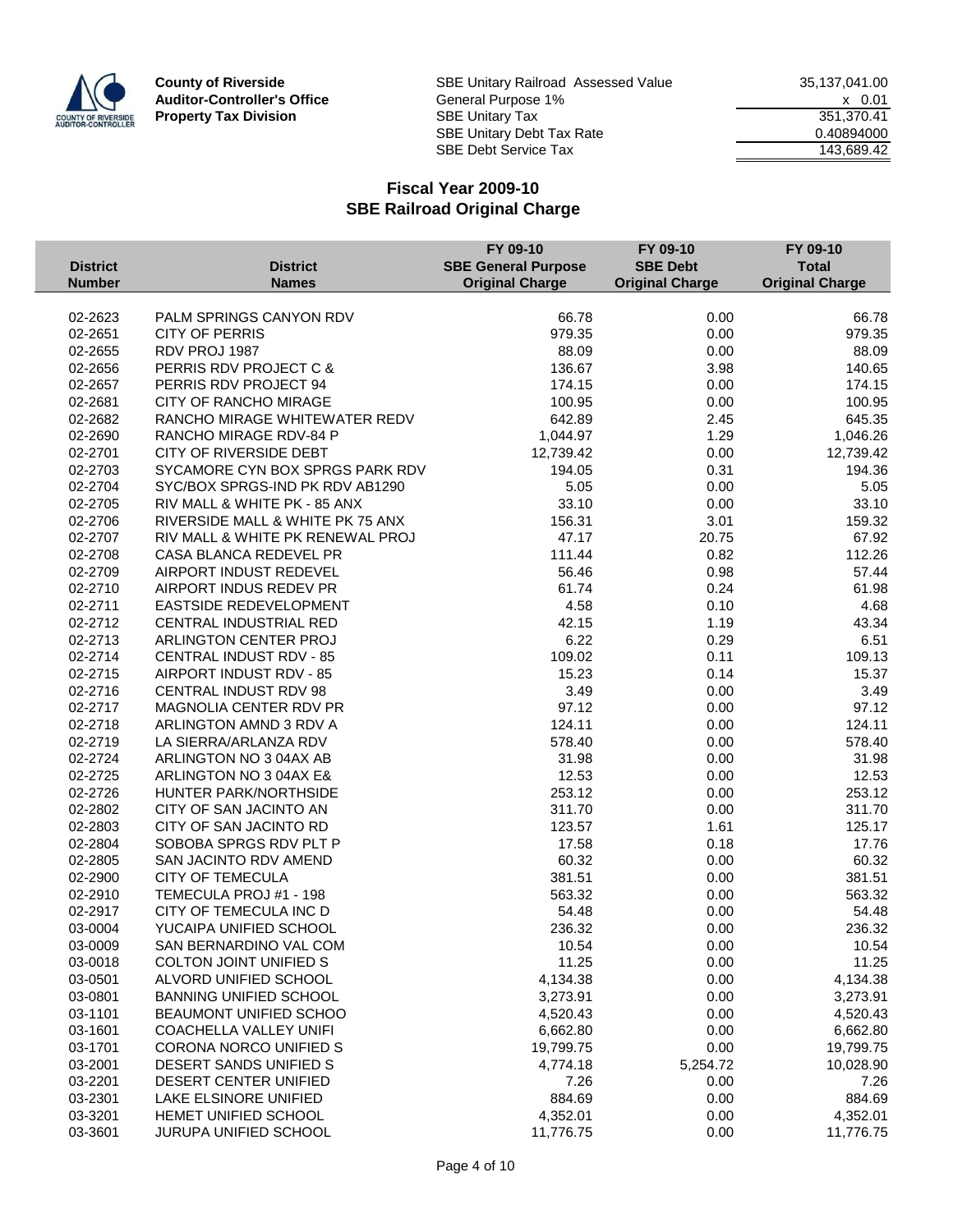

|                 |                               | FY 09-10                   | FY 09-10               | FY 09-10               |
|-----------------|-------------------------------|----------------------------|------------------------|------------------------|
| <b>District</b> | <b>District</b>               | <b>SBE General Purpose</b> | <b>SBE Debt</b>        | <b>Total</b>           |
| <b>Number</b>   | <b>Names</b>                  | <b>Original Charge</b>     | <b>Original Charge</b> | <b>Original Charge</b> |
|                 |                               |                            |                        |                        |
| 03-3901         | MENIFEE SCHOOL                | 83.88                      | 0.00                   | 83.88                  |
| 03-4201         | MORENO VALLEY UNIFIED         | 2,452.85                   | 0.00                   | 2,452.85               |
| 03-4501         | MURRIETA UNIFIED              | 1,363.94                   | 0.00                   | 1,363.94               |
| 03-4701         | <b>NUVIEW SCHOOL</b>          | 29.06                      | 0.00                   | 29.06                  |
| 03-5101         | PALM SPRINGS UNIFIED S        | 3,779.75                   | 0.00                   | 3,779.75               |
| 03-5301         | PALO VERDE UNIFIED SCH        | 1,814.87                   | 0.00                   | 1,814.87               |
| 03-5401         | PALO VERDE COMMUNITY C        | 317.40                     | 0.00                   | 317.40                 |
| 03-5701         | PERRIS SCHOOL                 | 273.64                     | 0.00                   | 273.64                 |
| 03-5801         | RIVERSIDE UNIFIED SCHO        | 45,796.03                  | 0.00                   | 45,796.03              |
| 03-6101         | ROMOLAND SCHOOL               | 202.01                     | 0.00                   | 202.01                 |
| 03-6301         | SAN JACINTO UNIFIED SC        | 1,186.52                   | 0.00                   | 1,186.52               |
| 03-6501         | <b>TEMECULA UNIFIED</b>       | 1,824.39                   | 0.00                   | 1,824.39               |
| 03-6520         | TEMECULA UNIFIED B & I        | 0.00                       | 1,145.22               | 1,145.22               |
| 03-8001         | VAL VERDE UNIF                | 1,755.97                   | 0.00                   | 1,755.97               |
| 03-8601         | PERRIS UNION HIGH SCHO        | 2,407.69                   | 0.00                   | 2,407.69               |
| 03-9001         | DESERT COMMUNITY COLLE        | 3,146.09                   | 0.00                   | 3,146.09               |
| 03-9101         | RIVERSIDE CITY COMMUNI        | 11,460.12                  | 0.00                   | 11,460.12              |
| 03-9201         | MT SAN JACINTO JUNIOR         | 2,385.85                   | 0.00                   | 2,385.85               |
| 03-9830         | ELSINORE AREA ELEM SCH        | 782.60                     | 0.00                   | 782.60                 |
| 03-9831         | PERRIS AREA ELEM SCHOO        | 1,957.57                   | 0.00                   | 1,957.57               |
| 03-9832         | PERRIS JR HIGH AREA FU        | 1,305.19                   | 0.00                   | 1,305.19               |
| 03-9896         | RIV. CO. OFFICE OF EDU        | 11,559.75                  | 0.00                   | 11,559.75              |
| 04-1110         | RIV CO REG PARK & OPEN        | 899.23                     | 0.00                   | 899.23                 |
| 04-1351         | FLOOD CONTROL ADMINIST        | 665.73                     | 0.00                   | 665.73                 |
| 04-1361         | FLOOD CONTROL ZONE 1          | 4,576.27                   | 0.00                   | 4,576.27               |
| 04-1362         | FLOOD CONTROL ZONE 2          | 2,088.26                   | 0.00                   | 2,088.26               |
| 04-1363         | FLOOD CONTROL ZONE 3          | 62.52                      | 0.00                   | 62.52                  |
| 04-1364         | FLOOD CONTROL ZONE 4          | 1,594.78                   | 0.00                   | 1,594.78               |
| 04-1365         | FLOOD CONTROL ZONE 5          | 823.07                     | 0.00                   | 823.07                 |
| 04-1366         | FLOOD CONTROL ZONE 6          | 221.80                     | 0.00                   | 221.80                 |
| 04-1367         | FLOOD CONTROL ZONE 7          | 146.34                     | 0.00                   | 146.34                 |
| 04-1701         | <b>COUNTY SERVICE AREA 1</b>  | 0.14                       | 0.00                   | 0.14                   |
| 04-1702         | <b>COUNTY SERVICE AREA 2</b>  | 0.01                       | 0.00                   | 0.01                   |
| 04-1713         | <b>COUNTY SERVICE AREA 12</b> | 0.03                       | 0.00                   | 0.03                   |
| 04-1714         | <b>COUNTY SERVICE AREA 13</b> | 0.16                       | 0.00                   | 0.16                   |
| 04-1716         | <b>COUNTY SERVICE AREA 15</b> | 0.85                       | 0.00                   | 0.85                   |
| 04-1718         | <b>COUNTY SERVICE AREA 17</b> | 0.05                       | 0.00                   | 0.05                   |
| 04-1722         | <b>COUNTY SERVICE AREA 20</b> | 0.00                       | 0.00                   | 0.00                   |
| 04-1723         | <b>COUNTY SERVICE AREA 21</b> | 0.48                       | 0.00                   | 0.48                   |
| 04-1724         | <b>COUNTY SERVICE AREA 22</b> | 0.05                       | 0.00                   | 0.05                   |
| 04-1725         | <b>COUNTY SERVICE AREA 23</b> | 0.03                       | 0.00                   | 0.03                   |
| 04-1726         | <b>COUNTY SERVICE AREA 24</b> | 0.01                       | 0.00                   | 0.01                   |
| 04-1729         | <b>COUNTY SERVICE AREA 27</b> | 0.95                       | 0.00                   | 0.95                   |
| 04-1733         | <b>COUNTY SERVICE AREA 30</b> | 0.46                       | 0.00                   | 0.46                   |
| 04-1736         | <b>COUNTY SERVICE AREA 33</b> | 0.45                       | 0.00                   | 0.45                   |
| 04-1739         | <b>COUNTY SERVICE AREA 36</b> | 2.50                       | 0.00                   | 2.50                   |
| 04-1742         | <b>COUNTY SERVICE AREA 38</b> | 2.07                       | 0.00                   | 2.07                   |
| 04-1745         | <b>COUNTY SERVICE AREA 41</b> | 4.19                       | 0.00                   | 4.19                   |
| 04-1747         | <b>COUNTY SERVICE AREA 43</b> | 1.08                       | 0.00                   | 1.08                   |
|                 |                               |                            |                        |                        |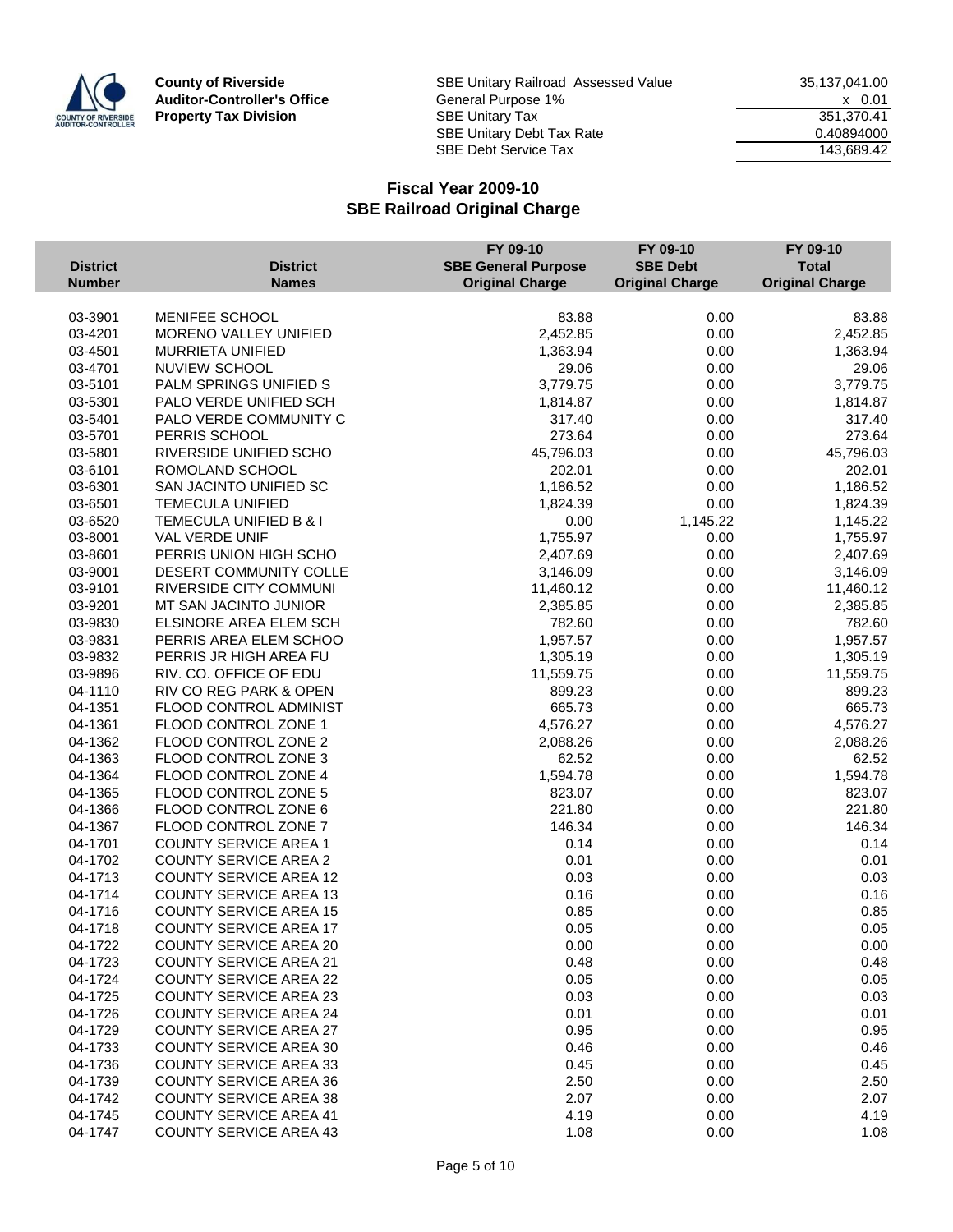

|                 |                                       | FY 09-10                   | FY 09-10               | FY 09-10               |
|-----------------|---------------------------------------|----------------------------|------------------------|------------------------|
| <b>District</b> | <b>District</b>                       | <b>SBE General Purpose</b> | <b>SBE Debt</b>        | <b>Total</b>           |
| <b>Number</b>   | <b>Names</b>                          | <b>Original Charge</b>     | <b>Original Charge</b> | <b>Original Charge</b> |
|                 |                                       |                            |                        |                        |
| 04-1752         | <b>COUNTY SERVICE AREA 47</b>         | 0.45                       | 0.00                   | 0.45                   |
| 04-1756         | <b>COUNTY SERVICE AREA 51</b>         | 1.14                       | 0.00                   | 1.14                   |
| 04-1757         | <b>COUNTY SERVICE AREA 52</b>         | 1.31                       | 0.00                   | 1.31                   |
| 04-1758         | <b>COUNTY SERVICE AREA 53</b>         | 0.01                       | 0.00                   | 0.01                   |
| 04-1765         | <b>COUNTY SERVICE AREA 59</b>         | 0.15                       | 0.00                   | 0.15                   |
| 04-1766         | <b>COUNTY SERVICE AREA 60</b>         | 0.23                       | 0.00                   | 0.23                   |
| 04-1768         | <b>COUNTY SERVICE AREA 62</b>         | 2.10                       | 0.00                   | 2.10                   |
| 04-1774         | <b>COUNTY SERVICE AREA 67</b>         | 0.12                       | 0.00                   | 0.12                   |
| 04-1776         | <b>COUNTY SERVICE AREA 69</b>         | 3.44                       | 0.00                   | 3.44                   |
| 04-1777         | <b>COUNTY SERVICE AREA 70</b>         | 1.76                       | 0.00                   | 1.76                   |
| 04-1779         | <b>COUNTY SERVICE AREA 72</b>         | 0.11                       | 0.00                   | 0.11                   |
| 04-1781         | <b>COUNTY SERVICE AREA 73</b>         | 7.79                       | 0.00                   | 7.79                   |
| 04-1783         | <b>COUNTY SERVICE AREA 75</b>         | 0.11                       | 0.00                   | 0.11                   |
| 04-1788         | <b>COUNTY SERVICE AREA 80</b>         | 1.42                       | 0.00                   | 1.42                   |
| 04-1790         | <b>COUNTY SERVICE AREA 62 DEBT SV</b> | 0.00                       | 80.75                  | 80.75                  |
| 04-1791         | <b>COUNTY SERVICE AREA 82</b>         | 0.01                       | 0.00                   | 0.01                   |
| 04-1793         | <b>COUNTY SERVICE AREA 84</b>         | 2.66                       | 0.00                   | 2.66                   |
| 04-1794         | <b>COUNTY SERVICE AREA 85</b>         | 0.93                       | 0.00                   | 0.93                   |
| 04-1795         | <b>COUNTY SERVICE AREA 86</b>         | 86.44                      | 0.00                   | 86.44                  |
| 04-1796         | <b>COUNTY SERVICE AREA 87</b>         | 0.32                       | 0.00                   | 0.32                   |
| 04-1799         | <b>COUNTY SERVICE AREA 89</b>         | 0.16                       | 0.00                   | 0.16                   |
| 04-1802         | <b>COUNTY SERVICE AREA 91</b>         | 0.42                       | 0.00                   | 0.42                   |
| 04-1803         | <b>COUNTY SERVICE AREA 92</b>         | 0.01                       | 0.00                   | 0.01                   |
| 04-1804         | <b>COUNTY SERVICE AREA 93</b>         | 38.90                      | 0.00                   | 38.90                  |
| 04-1805         | <b>COUNTY SERVICE AREA 94</b>         | 0.08                       | 0.00                   | 0.08                   |
| 04-1808         | <b>COUNTY SERVICE AREA 97</b>         | 0.28                       | 0.00                   | 0.28                   |
| 04-1814         | <b>COUNTY SERVICE AREA 102</b>        | 0.01                       | 0.00                   | 0.01                   |
| 04-1815         | <b>COUNTY SERVICE AREA 103</b>        | 0.09                       | 0.00                   | 0.09                   |
| 04-1816         | <b>COUNTY SERVICE AREA 104</b>        | 2.08                       | 0.00                   | 2.08                   |
| 04-1817         | <b>COUNTY SERVICE AREA 105</b>        | 1.04                       | 0.00                   | 1.04                   |
| 04-1820         | <b>COUNTY SERVICE AREA 108</b>        | 0.65                       | 0.00                   | 0.65                   |
| 04-1825         | <b>COUNTY SERVICE AREA 113</b>        | 0.07                       | 0.00                   | 0.07                   |
| 04-1837         | <b>COUNTY SERVICE AREA 125</b>        | 57.79                      | 0.00                   | 57.79                  |
| 04-1838         | <b>COUNTY SERVICE AREA 126</b>        | 226.29                     | 0.00                   | 226.29                 |
| 04-1845         | <b>COUNTY SERVICE AREA 145</b>        | 1.99                       | 0.00                   | 1.99                   |
| 04-1854         | RANCHO MIRAGE CSD FIRE                | 66.86                      | 0.00                   | 66.86                  |
| 04-1855         | RANCHO MIRAGE CSD LIBR                | 27.96                      | 0.00                   | 27.96                  |
| 04-4005         | SUMMIT CEMETERY DISTRI                | 348.52                     | 0.00                   | 348.52                 |
| 04-4015         | COACHELLA VALLEY PUBLI                | 64.12                      | 0.00                   | 64.12                  |
| 04-4018         | ELSINORE VALLEY CEMETE                | 21.30                      | 0.00                   | 21.30                  |
| 04-4025         | MURRIETA CEMETERY                     | 7.93                       | 0.00                   | 7.93                   |
| 04-4031         | PALM SPRINGS PUBLIC CE                | 11.59                      | 0.00                   | 11.59                  |
| 04-4035         | PALO VERDE CEMETERY                   | 22.08                      | 0.00                   | 22.08                  |
| 04-4038         | PERRIS VALLEY CEMETERY                | 28.40                      | 0.00                   | 28.40                  |
| 04-4041         | SAN JACINTO VALLEY CEM                | 46.93                      | 0.00                   | 46.93                  |
| 04-4045         | TEMECULA PUBLIC CEMETE                | 17.98                      | 0.00                   | 17.98                  |
| 04-4047         | <b>WILDOMAR CEMETERY</b>              | 14.08                      | 0.00                   | 14.08                  |
| 04-4110         | CATHEDRAL CITY COMM SE                | 1.83                       | 0.00                   | 1.83                   |
| 04-4111         | CATHEDRAL CITY CS ZN A                | 0.32                       | 0.00                   | 0.32                   |
|                 |                                       |                            |                        |                        |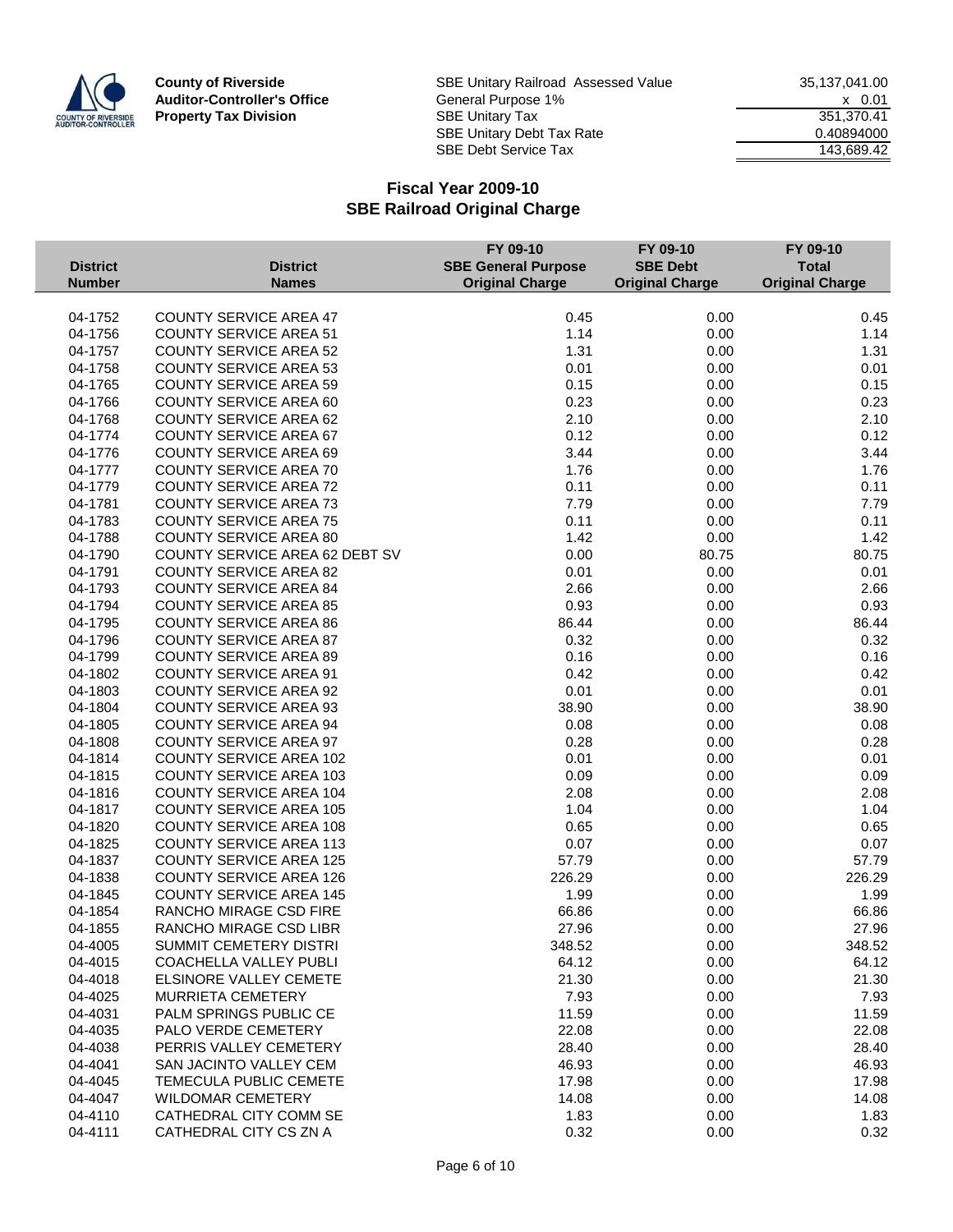

**County of Riverside** SBE Unitary Railroad Assessed Value 35,137,041.00<br>**Auditor-Controller's Office** General Purpose 1% 35,137,041.00 Auditor-Controller's Office **General Purpose 1%** X 0.01 Property Tax Division SBE Unitary Tax 351,370.41<br>SBE Unitary Debt Tax Rate 351,370.41 SBE Unitary Debt Tax Rate 6.40894000 SBE Debt Service Tax 143,689.42

|                 |                                   | FY 09-10                   | FY 09-10               | FY 09-10               |
|-----------------|-----------------------------------|----------------------------|------------------------|------------------------|
| <b>District</b> | <b>District</b>                   | <b>SBE General Purpose</b> | <b>SBE Debt</b>        | <b>Total</b>           |
| <b>Number</b>   | <b>Names</b>                      | <b>Original Charge</b>     | <b>Original Charge</b> | <b>Original Charge</b> |
|                 |                                   |                            |                        |                        |
| 04-4112         | CATHEDRAL CITY CS ZN B            | 7.62                       | 0.00                   | 7.62                   |
| 04-4121         | <b>EDGEMONT COMMUNITY SER</b>     | 165.77                     | 0.00                   | 165.77                 |
| 04-4126         | EDGEMONT COM SERV DIST            | 0.37                       | 0.00                   | 0.37                   |
| 04-4151         | JURUPA COMMUNITY SERVI            | 966.05                     | 0.00                   | 966.05                 |
| 04-4156         | JURUPA COM SERV DIST I            | 0.20                       | 0.00                   | 0.20                   |
| 04-4157         | <b>JURUPA COMM SERV IMP 2</b>     | 5.33                       | 0.00                   | 5.33                   |
| 04-4158         | JURUPA COMM SERV IMP 3            | 5.79                       | 0.00                   | 5.79                   |
| 04-4251         | <b>RUBIDOUX COMMUNITY SER</b>     | 748.81                     | 0.00                   | 748.81                 |
| 04-4266         | MURRIETA CITY ZONE OF             | 3.45                       | 0.00                   | 3.45                   |
| 04-4270         | MORENO VAL COMM SVC               | 4.70                       | 0.00                   | 4.70                   |
| 04-4271         | MORENO VAL COMM SVC ZN A          | 73.97                      | 0.00                   | 73.97                  |
| 04-4272         | MORENO VAL COMM SVC ZN B          | 3.80                       | 0.00                   | 3.80                   |
| 04-4302         | TEMECULA ZONE B                   | 0.25                       | 0.00                   | 0.25                   |
| 04-4325         | COACHELLA FIRE PROTECT            | 296.61                     | 0.00                   | 296.61                 |
| 04-4331         | <b>IDYLLWILD FIRE PROTECT</b>     | 33.25                      | 0.00                   | 33.25                  |
| 04-4341         | MURRIETA FIRE PROT DIS            | 164.61                     | 0.00                   | 164.61                 |
| 04-4343         | MURRIETA FIRE POR CO F            | 167.51                     | 0.00                   | 167.51                 |
| 04-4365         | <b>DESERT HOSPITAL</b>            | 312.92                     | 0.00                   | 312.92                 |
| 04-4381         | PALO VERDE VALLEY HOSP            | 34.77                      | 0.00                   | 34.77                  |
| 04-4391         | SAN GORGONIO PASS MEM             | 393.19                     | 0.00                   | 393.19                 |
| 04-4455         | <b>BANNING UNIF SCH DIST</b>      | 363.81                     | 0.00                   | 363.81                 |
| 04-4461         | <b>BEAUMONT LIBRARY</b>           | 178.31                     | 0.00                   | 178.31                 |
| 04-4485         | PALO VERDE VALLEY LIBR            | 72.13                      | 0.00                   | 72.13                  |
| 04-4555         | CV MOSQ & VECTOR CONTR            | 416.42                     | 0.00                   | 416.42                 |
| 04-4571         | N.W. MOSQUITO & VECTOR            | 553.64                     | 0.00                   | 553.64                 |
| 04-4606         | BEAUMONT CHERRY VAL RE            | 406.34                     | 0.00                   | 406.34                 |
| 04-4611         | COACHELLA VALLEY REC A            | 329.89                     | 0.00                   | 329.89                 |
| 04-4621         | <b>JURUPA AREA REC &amp; PARK</b> | 323.20                     | 0.00                   | 323.20                 |
| 04-4631         | COUNTY ORTEGA TRAIL RE            | 8.10                       | 0.00                   | 8.10                   |
| 04-4646         | VALLEY WIDE REC & PARK            | 162.12                     | 0.00                   | 162.12                 |
| 04-4661         | <b>COACHELLA SANITARY</b>         | 86.73                      | 0.00                   | 86.73                  |
| 04-4671         | HOME GARDENS SANITARY             | 18.71                      | 0.00                   | 18.71                  |
| 04-4681         | <b>VALLEY SANITARY</b>            | 194.24                     | 0.00                   | 194.24                 |
| 04-4696         | <b>THERMAL SANITARY</b>           | 0.04                       | 0.00                   | 0.04                   |
| 04-4811         | <b>CABAZON COUNTY WATER</b>       | 0.44                       | 0.00                   | 0.44                   |
| 04-4821         | COACHELLA VALLEY WATER            | 1,185.40                   | 10,002.11              | 11,187.51              |
| 04-4830         | <b>CVWD IMP DIST 55</b>           | 0.00                       | 666.85                 | 666.85                 |
| 04-4834         | <b>CVWD IMP DIST 54</b>           | 0.00                       | 1,312.81               | 1,312.81               |
| 04-4841         | CVWD IMP DIST 10                  | 48.77                      | 0.00                   | 48.77                  |
| 04-4842         | CVWD IMP DIST 17                  | 0.10                       | 0.00                   | 0.10                   |
| 04-4844         | CVWD IMP DIST 13                  | 0.14                       | 0.00                   | 0.14                   |
| 04-4847         | CVWD IMP DIST 80                  | 24.19                      | 0.00                   |                        |
|                 |                                   |                            |                        | 24.19                  |
| 04-4849         | CVWD IMP DIST 50                  | 0.90                       | 0.00                   | 0.90                   |
| 04-4851         | <b>MISSION SPRINGS WATER</b>      | 23.04                      | 0.00                   | 23.04                  |
| 04-4853         | MISSION SPRINGS IMP B             | 4.81                       | 0.00                   | 4.81                   |
| 04-4854         | MISSION SPRINGS IMP C             | 3.09                       | 0.00                   | 3.09                   |
| 04-4855         | MISSION SPRINGS IMP 1             | 0.03                       | 0.00                   | 0.03                   |
| 04-4856         | MISSION SPRINGS IMP 2             | 0.28                       | 0.00                   | 0.28                   |
| 04-4861         | EAST BLYTHE COUNTY WAT            | 1.26                       | 0.00                   | 1.26                   |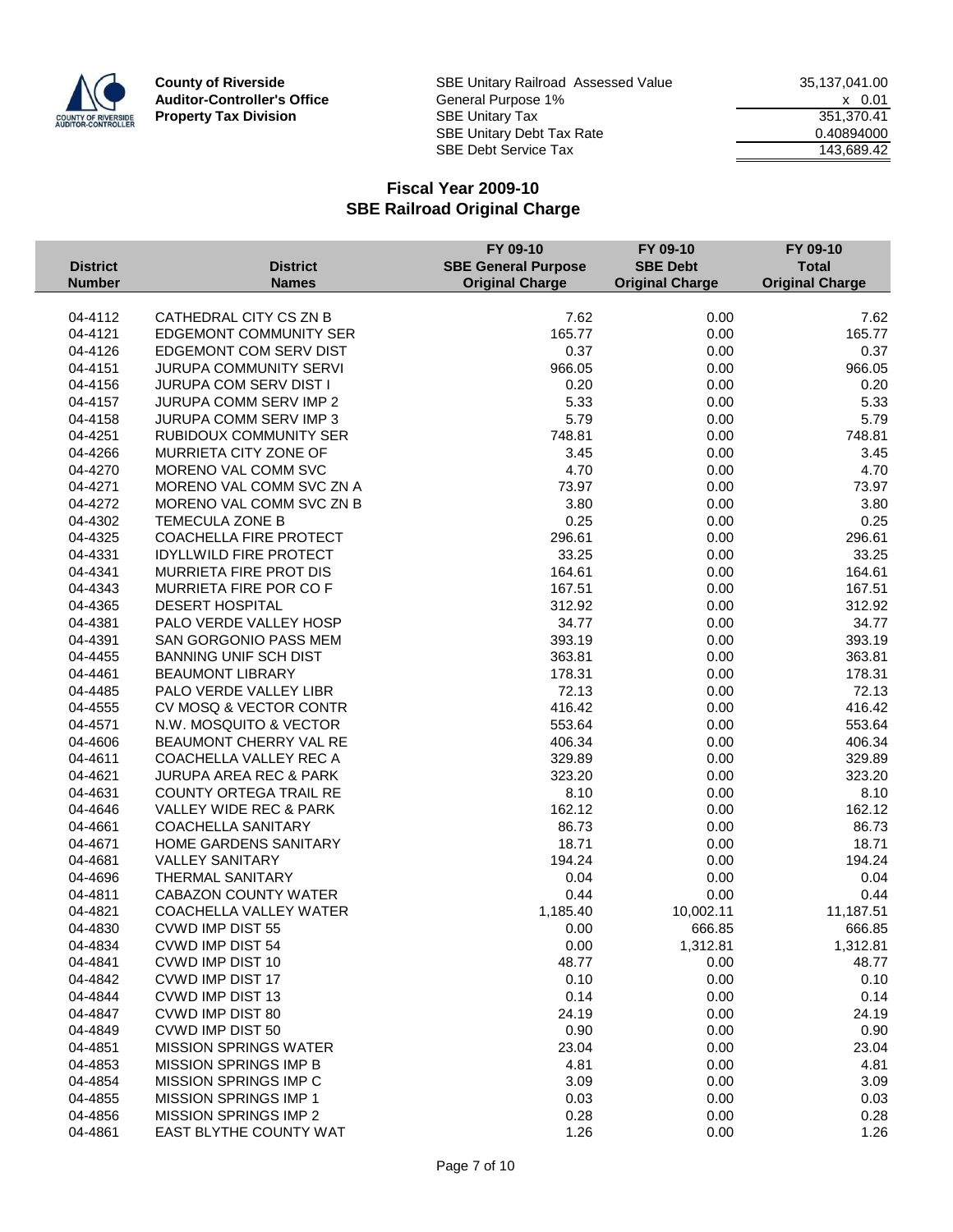

**County of Riverside** SBE Unitary Railroad Assessed Value 35,137,041.00<br>**Auditor-Controller's Office** General Purpose 1% 35,137,041.00 Auditor-Controller's Office **General Purpose 1%** X 0.01 Property Tax Division SBE Unitary Tax 351,370.41<br>SBE Unitary Debt Tax Rate 351,370.41 SBE Unitary Debt Tax Rate 6.40894000 SBE Debt Service Tax 143,689.42

|                 |                               | FY 09-10                   | FY 09-10               | FY 09-10               |
|-----------------|-------------------------------|----------------------------|------------------------|------------------------|
| <b>District</b> | <b>District</b>               | <b>SBE General Purpose</b> | <b>SBE Debt</b>        | <b>Total</b>           |
| <b>Number</b>   | <b>Names</b>                  | <b>Original Charge</b>     | <b>Original Charge</b> | <b>Original Charge</b> |
|                 |                               |                            |                        |                        |
| 04-4866         | <b>MISSION SPRINGS IMP G</b>  | 14.63                      | 0.00                   | 14.63                  |
| 04-4867         | MISSION SPRINGS IMP E         | 0.96                       | 0.00                   | 0.96                   |
| 04-4869         | <b>MISSION SPRINGS IMP S</b>  | 12.42                      | 0.00                   | 12.42                  |
| 04-4871         | <b>IDYLLWILD COUNTY WATER</b> | 9.50                       | 0.00                   | 9.50                   |
| 04-4872         | <b>IDYLLWILD COUNTY WATER</b> | 3.35                       | 0.00                   | 3.35                   |
| 04-4877         | MURRIETA COUNTY WATER         | 0.09                       | 0.00                   | 0.09                   |
| 04-4891         | PINE COVE COUNTY WATER        | 4.22                       | 0.00                   | 4.22                   |
| 04-4893         | <b>WEST VALLEY WATER</b>      | 3.87                       | 0.00                   | 3.87                   |
| 04-4896         | YUCAIPA VALLEY COUNTY         | 3.72                       | 0.00                   | 3.72                   |
| 04-4897         | YUCAIPA VALLEY COUNTY #1      | 2.15                       | 0.00                   | 2.15                   |
| 04-5121         | DESERT WATER AGENCY           | 55.02                      | 35,861.97              | 35,916.99              |
| 04-5131         | DESERT WATER AGENCY 1S        | 4.47                       | 351.74                 | 356.21                 |
| 04-5132         | DESERT WATER AGENCY 2N        | 0.07                       | 205.67                 | 205.74                 |
| 04-5133         | DESERT WATER AGENCY 3R        | 0.66                       | 481.48                 | 482.14                 |
| 04-5134         | DESERT WATER AGENCY 4T        | 0.10                       | 441.13                 | 441.23                 |
| 04-5135         | DESERT WATER AGENCY 5T        | 1.00                       | 1,146.40               | 1,147.40               |
| 04-5136         | DESERT WATER AGENCY 6T        | 1.55                       | 1,552.10               | 1,553.66               |
| 04-5137         | DESERT WATER AGENCY 7T        | 0.05                       | 84.40                  | 84.45                  |
| 04-5139         | DESERT WATER AGENCY 9T        | 0.01                       | 6.03                   | 6.04                   |
| 04-5141         | DESERT WATER AGENCY 10        | 1.36                       | 1,427.69               | 1,429.05               |
| 04-5171         | <b>SAN GORGONIO PASS WTR</b>  | 602.06                     | 25,816.83              | 26,418.89              |
| 04-5301         | <b>METRO WATER EAST 13019</b> | 0.00                       | 5,249.97               | 5,249.97               |
| 04-5311         | M W D EAST 1ST FR 1301        | 0.00                       | 2,049.05               | 2,049.05               |
| 04-5312         | M W D EAST 2ND FR 1301        | 0.00                       | 255.17                 | 255.17                 |
| 04-5313         | MWD EAST 3RD FR 130199        | 0.00                       | 230.34                 | 230.34                 |
| 04-5314         | M W D EAST 4TH FR 1301        | 0.00                       | 2.61                   | 2.61                   |
| 04-5315         | M W D EAST 5TH FR 1301        | 0.00                       | 341.97                 | 341.97                 |
| 04-5316         | M W D EAST 6TH FR 1301        | 0.00                       | 23.19                  | 23.19                  |
| 04-5317         | M W D EAST 7TH FR 1301        | 0.00                       | 442.71                 | 442.71                 |
| 04-5318         | M W D EAST 8TH FR 1301        | 0.00                       | 541.36                 | 541.36                 |
| 04-5319         | M W D EAST 9TH FR 1301        | 0.00                       | 1.23                   | 1.23                   |
| 04-5321         | M W D EAST 10TH FR 130        | 0.00                       | 46.61                  | 46.61                  |
| 04-5322         | M W D EAST 11TH FR 130        | 0.00                       | 13.79                  | 13.79                  |
| 04-5323         | M W D EAST 12TH FR 130        | 0.00                       | 3.98                   | 3.98                   |
| 04-5324         | M W D EAST 13TH FR 130        | 0.00                       | 4,703.02               | 4,703.02               |
| 04-5325         | M W D EAST 14TH FR 130        | 0.00                       | 4,893.88               | 4,893.88               |
| 04-5326         | M W D EAST 15TH FR 130        | 0.00                       | 81.93                  | 81.93                  |
| 04-5327         | M W D EAST 16TH FR 130        | 0.00                       | 0.82                   | 0.82                   |
| 04-5328         | M W D EAST 17TH FR 130        | 0.00                       | 8.85                   | 8.85                   |
| 04-5329         | M W D EAST 18TH FR 130        | 0.00                       | 97.73                  | 97.73                  |
| 04-5331         | M W D EAST 19TH FR 130        | 0.00                       | 124.42                 | 124.42                 |
| 04-5332         | M W D EAST 20TH FR 130        | 0.00                       | 117.00                 | 117.00                 |
| 04-5333         | M W D EAST 21ST FR 130        | 0.00                       | 291.96                 | 291.96                 |
| 04-5334         | M W D EAST 22ND FR 130        | 0.00                       | 152.27                 | 152.27                 |
| 04-5335         | M W D EAST 23RD FR 130        | 0.00                       | 0.00                   | 0.00                   |
| 04-5336         | M W D EAST 24TH FR 130        | 0.00                       | 85.90                  | 85.90                  |
| 04-5337         | MWD EAST 25TH FRINGE 1        | 0.00                       | 0.01                   | 0.01                   |
| 04-5351         | METRO WATER WEST 13029        | 0.00                       | 13,258.57              | 13,258.57              |
| 04-5361         | M W D WEST 1ST FR 1302        | 0.00                       | 439.93                 | 439.93                 |
|                 |                               |                            |                        |                        |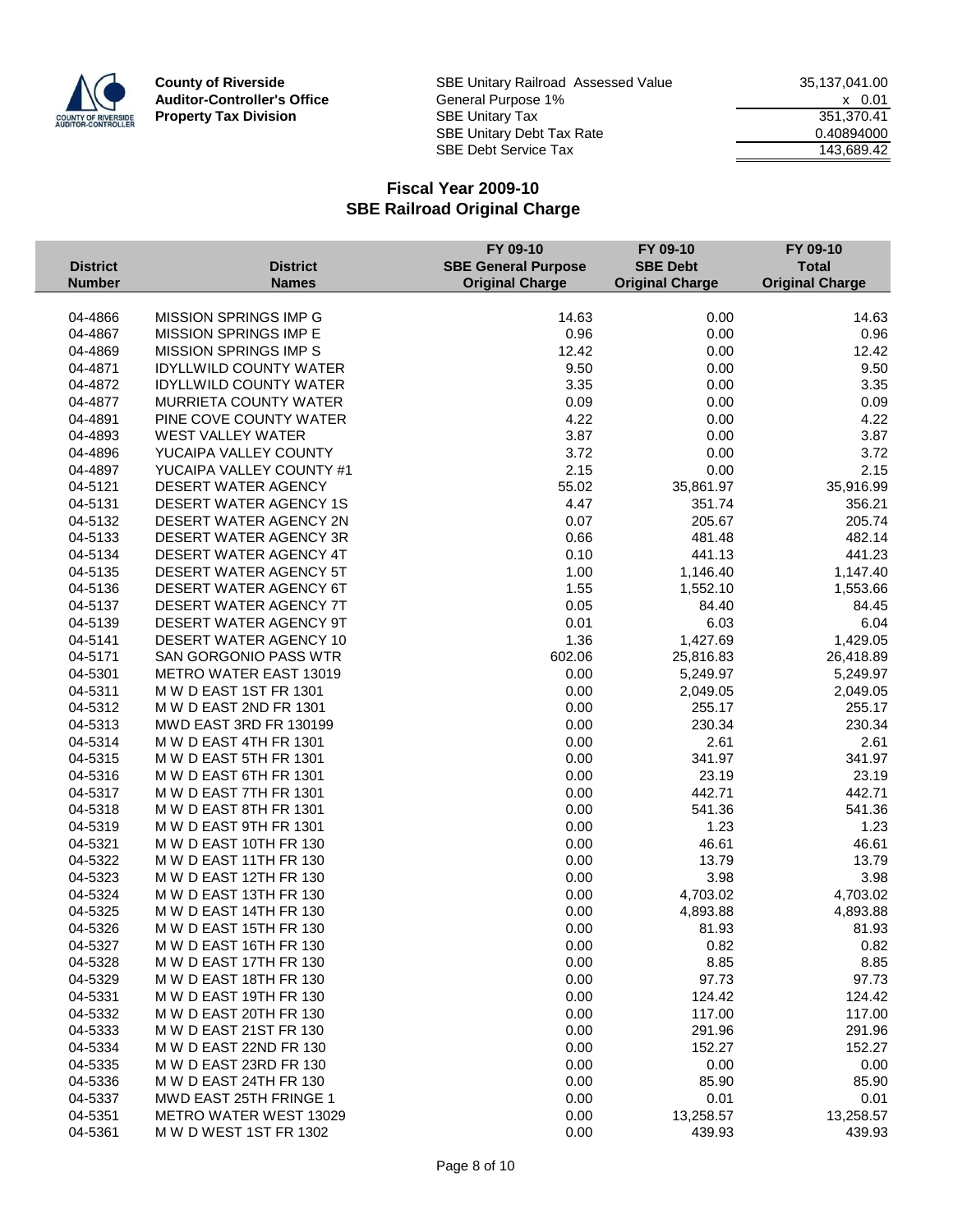

|                 |                                                      | FY 09-10                   | FY 09-10               | FY 09-10               |
|-----------------|------------------------------------------------------|----------------------------|------------------------|------------------------|
| <b>District</b> | <b>District</b>                                      | <b>SBE General Purpose</b> | <b>SBE Debt</b>        | <b>Total</b>           |
| <b>Number</b>   | <b>Names</b>                                         | <b>Original Charge</b>     | <b>Original Charge</b> | <b>Original Charge</b> |
|                 |                                                      |                            |                        |                        |
| 04-5362         | M W D WEST 2ND FR 1302                               | 0.00                       | 19.93                  | 19.93                  |
| 04-5363         | MWD WEST 3RD FR 130299                               | 0.00                       | 410.03                 | 410.03                 |
| 04-5364         | M W D WEST 4TH FR 1302                               | 0.00                       | 0.10                   | 0.10                   |
| 04-5365         | M W D WEST 5TH FR 1302                               | 0.00                       | 34.12                  | 34.12                  |
| 04-5366         | M W D WEST 6TH FR 1302                               | 0.00                       | 1,633.32               | 1,633.32               |
| 04-5367         | M W D WEST 7TH FR 1302                               | 0.00                       | 0.79                   | 0.79                   |
| 04-5368         | M W D WEST 8TH FR 1302                               | 0.00                       | 0.55                   | 0.55                   |
| 04-5369         | M W D WEST 9TH FR 1302                               | 0.00                       | 4.60                   | 4.60                   |
| 04-5371         | M W D WEST 10TH FR 130                               | 0.00                       | 94.87                  | 94.87                  |
| 04-5372         | M W D WEST 11TH FR 130                               | 0.00                       | 58.51                  | 58.51                  |
| 04-5373         | M W D WEST 12TH FR 130                               | 0.00                       | 0.56                   | 0.56                   |
| 04-5374         | M W D WEST 13TH FR 130                               | 0.00                       | 26.95                  | 26.95                  |
| 04-5375         | M W D WEST 14TH FR 130                               | 0.00                       | 35.95                  | 35.95                  |
| 04-5377         | M W D WEST 16TH FR 130                               | 0.00                       | 18.88                  | 18.88                  |
| 04-5378         | MWD WEST 17TH FR 13029                               | 0.00                       | 1.50                   | 1.50                   |
| 04-5379         | MWD WEST 18TH FR 13029                               | 0.00                       | 0.30                   | 0.30                   |
| 04-5401         | EASTERN MUNICIPAL WATE                               | 1,465.10                   | 0.00                   | 1,465.10               |
| 04-5453         | EASTERN MUN WATER IMP 3                              | 63.67                      | 0.00                   | 63.67                  |
| 04-5455         | EASTERN MUN WATER IMP 4                              | 0.06                       | 0.00                   | 0.06                   |
| 04-5457         | EASTERN MUN WATER IMP 7                              | 6.34                       | 0.00                   | 6.34                   |
| 04-5459         | EASTERN MUN WATER IMP 9                              | 2.18                       | 0.00                   | 2.18                   |
| 04-5461         | <b>EASTERN MUN WATER IMP 10</b>                      | 51.43                      | 0.00                   | 51.43                  |
| 04-5462         | <b>EASTERN MUN WATER IMP 11</b>                      | 0.37                       | 0.00                   | 0.37                   |
| 04-5463         | EASTERN MUN WATER IMP 12                             | 17.17                      | 0.00                   | 17.17                  |
| 04-5464         | EASTERN MUN WATER IMP 13                             | 85.16                      | 0.00                   | 85.16                  |
| 04-5466         | <b>EASTERN MUN WATER IMP 15</b>                      | 0.02                       | 0.00                   | 0.02                   |
| 04-5467         | EASTERN MUN WATER IMP                                | 0.00                       | 0.00                   | 0.00                   |
| 04-5468         | EASTERN MUN WTR IMP DI 17                            | 113.23                     | 0.00                   | 113.23                 |
| 04-5469         | <b>EASTERN MUN WATER IMP 18</b>                      | 0.43                       | 0.00                   | 0.43                   |
| 04-5473         | EASTERN MUN WTR IMP DI 21                            | 9.76                       | 0.00                   | 9.76                   |
| 04-5474         | EASTERN MUN WTR IMP DI                               | 0.00                       | 1,945.94               | 1,945.94               |
| 04-5483         | <b>EASTERN MUN WATER IMP C</b>                       | 19.40                      | 0.00                   | 19.40                  |
| 04-5484         | EASTERN MUN WTR IMP DI U-13                          | 11.01                      | 0.00                   | 11.01                  |
| 04-5489         | EASTERN MUN WTR IMP DI U-10                          | 1.48                       | 0.00                   | 1.48                   |
| 04-5491         | EASTERN MUN WTR IMP DI U-1                           | 17.89                      | 0.00                   | 17.89                  |
| 04-5493         | EASTERN MUN WATER IMP U-3                            | 19.56                      | 0.00                   | 19.56                  |
| 04-5494         | EASTERN MUN WTR IMP DI U-4                           | 0.79                       | 0.00                   | 0.79                   |
| 04-5495         | EASTERN MUN WATER IMP U-5                            | 0.59                       | 0.00                   | 0.59                   |
| 04-5496         | <b>EASTERN MUN WTR IMP DI U-6</b>                    | 2.48                       | 0.00                   | 2.48                   |
| 04-5497         | EASTERN MUN WTR IMP DI U-7                           | 0.30                       | 0.00                   | 0.30                   |
| 04-5498         | EASTERN MUN WTR IMP DI U-8                           | 123.60                     | 5,342.38               | 5,465.99               |
| 04-5501         | ELSINORE VALLEY MUNICI                               | 199.25                     | 0.00                   | 199.25                 |
| 04-5601         | LAKE HEMET MUNICIPAL W                               | 59.93                      | 0.00                   | 59.93                  |
|                 |                                                      |                            |                        |                        |
| 04-5611         | LAKE HEMET MUNICIPAL W U-2<br>SAN BERNARDINO V MUN W | 1.80                       | 0.00                   | 1.80<br>112.27         |
| 04-5651         |                                                      | 1.04                       | 111.22                 |                        |
| 04-5701         | WESTERN MUNICIPAL WATE                               | 2,821.40                   | 0.00                   | 2,821.40               |
| 04-5711         | <b>WESTERN MUN WATER 1ST</b>                         | 14.43                      | 0.00                   | 14.43                  |
| 04-5712         | WESTERN MUN WATER 2ND                                | 0.14                       | 0.00                   | 0.14                   |
| 04-5713         | WESTERN MUN WATER 3RD                                | 1.80                       | 0.00                   | 1.80                   |